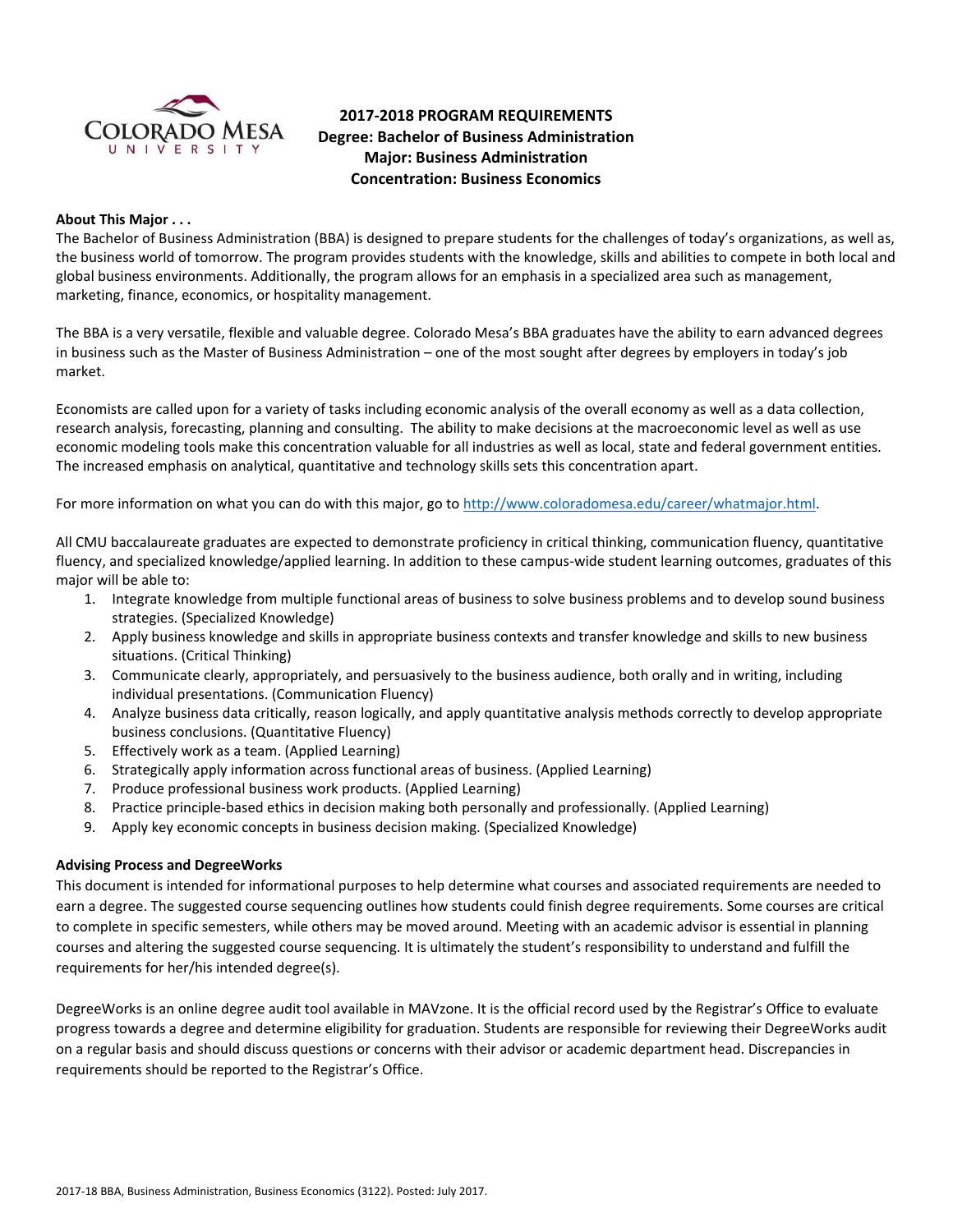### **Graduation Process**

Students must complete the following in the first two months of the semester prior to completing their degree requirements:

- Review their DegreeWorks audit and create a plan that outlines how unmet requirements will be met in the final semester.
- Meet with their advisor and modify their plan as needed. The advisor must approve the final plan.
- Submit the "Intent to Graduate" form to the Registrar's Office to officially declare the intended graduation date and commencement ceremony plans.
- Register for all needed courses and complete all requirements for each degree sought.

Submission deadlines and commencement details can be found at [http://www.coloradomesa.edu/registrar/graduation.html.](http://www.coloradomesa.edu/registrar/graduation.html)

If a student's petition for graduation is denied, it will be her/his responsibility to consult the Registrar's Office regarding next steps.

### **INSTITUTIONAL DEGREE REQUIREMENTS**

The following institutional degree requirements apply to all CMU baccalaureate degrees. Specific programs may have different requirements that must be met in addition to institutional requirements.

- 120 semester hours minimum.
- Students must complete a minimum of 30 of the last 60 hours of credit at CMU, with at least 15 semester hours in major discipline courses numbered 300 or higher.
- 40 upper-division credits (an alternative credit limit applies to the Bachelor of Applied Science degree).
- 2.00 cumulative GPA or higher in all CMU coursework.
- A course may only be used to fulfill one requirement for each degree/certificate.
- No more than six semester hours of independent study courses can be used toward the degree.
- Non-traditional credit, such as advanced placement, credit by examination, credit for prior learning, cooperative education and internships, cannot exceed 30 semester credit hours for a baccalaureate degree; A maximum of 15 of the 30 credits may be for cooperative education, internships, and practica.
- Pre-collegiate courses (usually numbered below 100) cannot be used for graduation.
- Capstone exit assessment/projects (e.g., Major Field Achievement Test) requirements are identified under Program-Specific Degree Requirements.
- The Catalog Year determines which program sheet and degree requirements a student must fulfill in order to graduate. Visit with your advisor or academic department to determine which catalog year and program requirements you should follow.
- See "Requirements for Undergraduate Degrees and Certificates" in the catalog for a complete list of graduation requirements.

### **PROGRAM-SPECIFIC DEGREE REQUIREMENTS**

- To be admitted to the Bachelor of Business Administration program, certain prerequisites must be satisfied. Please see the Department Head of Business for complete requirements and application form.
- 2.0 cumulative GPA or higher in coursework toward the major content area.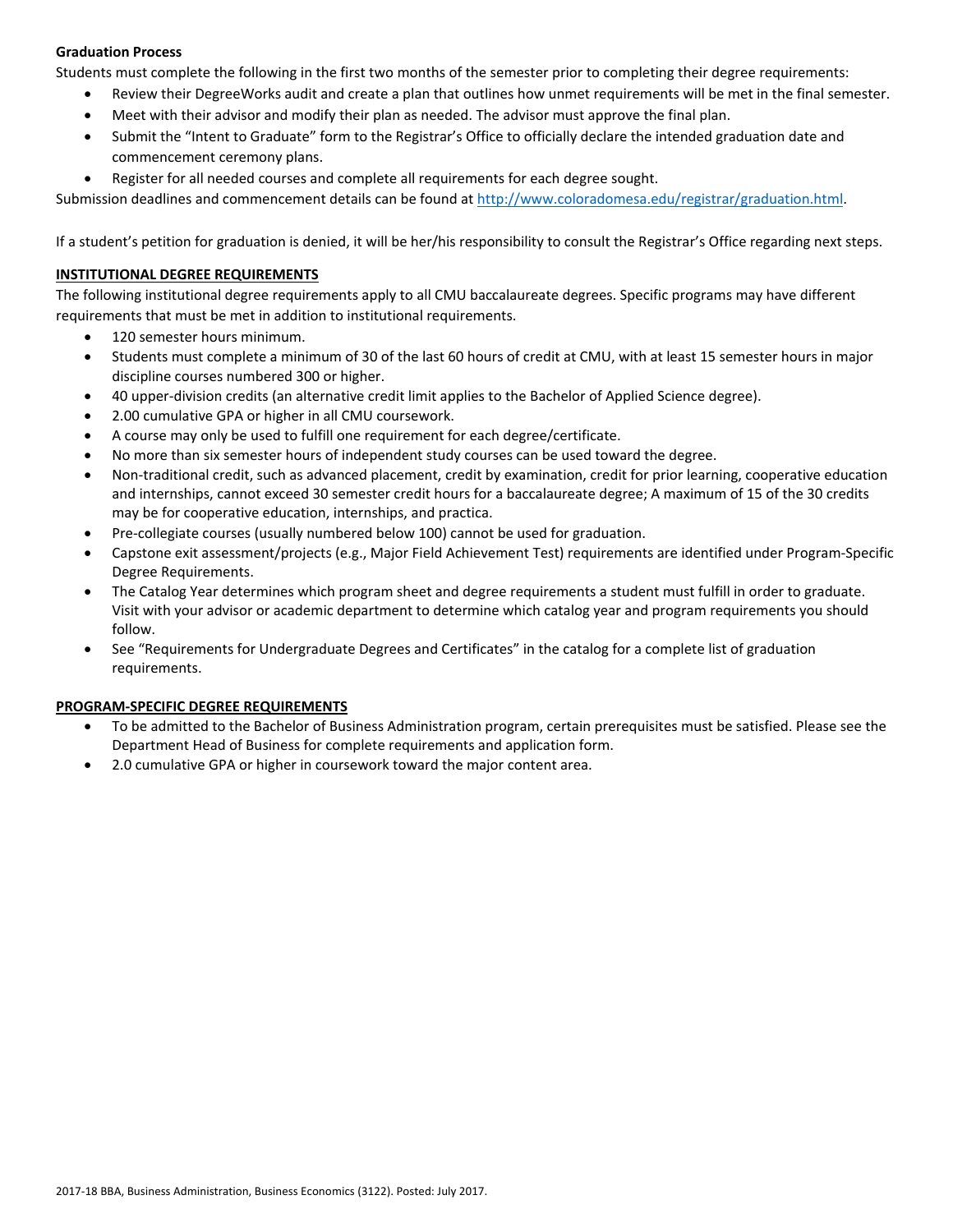#### **ESSENTIAL LEARNING REQUIREMENTS** (31 semester hours)

See the current catalog for a list of courses that fulfill the requirements below. If a course is an Essential Learning option and a requirement for your major, you must use it to fulfill the major requirement and make a different selection for the Essential Learning requirement.

**English** (6 semester hours, must receive a grade of "C" or better and must be completed by the time the student has 60 semester hours.)

- ENGL 111 English Composition (3)
- $\square$  ENGL 112 English Composition (3)

**Mathematics** (3 semester hours, must receive a grade of "C" or better, must be completed by the time the student has 60 semester hours.)

 $\Box$  MATH 121 - Calculus for Business (3)

#### **Humanities** (3 semester hours)

 $\Box$  Select one Humanities course (3)

#### **Social and Behavioral Sciences** (6 semester hours)

- $\Box$  ECON 201 Principles of Macroeconomics (3)
- $\square$  ECON 202 Principles of Microeconomics (3)

#### **Natural Sciences** (7 semester hours, one course must include a lab)

- $\square$  Select one Natural Sciences course (3)
- $\Box$  Select one Natural Sciences course with a lab (4)

#### **History** (3 semester hours)

 $\Box$  Select one History course (3)

#### **Fine Arts** (3 semester hours)

 $\Box$  Select one Fine Arts course (3)

### **OTHER LOWER-DIVISION REQUIREMENTS**

**Wellness Requirement** (2 semester hours)

- $\Box$  KINE 100 Health and Wellness (1)
- $\Box$  Select one Activity course (1)

### **Essential Learning Capstone** (4 semester hours)

Essential Learning Capstone must be taken after completion of the Essential Learning English and Mathematics requirements, and when a student has earned between 45 and 75 hours.

- ESSL 290 Maverick Milestone (3)
- $\Box$  ESSL 200 Essential Speech (1)

**FOUNDATION COURSES** (21 semester hours. These courses plus ECON 201, ECON 202 and Essential Learning Math & English requirements must be completed within the student's first 60 hours.)

- $\Box$  ACCT 201 Principles of Financial Accounting (3)
- $\Box$  ACCT 202 Principles of Managerial Accounting (3)
- BUGB 105 Freshman Business Seminar (3)
- BUGB 211 Business Communications (3)
- $\Box$  BUGB 231 Survey of Business Law (3)
- $\Box$  One of the following courses: CISB 101 - Business Information Technology (3) CISB 205 - Advanced Business Software (3)
- $\Box$  One of the following courses: CISB 241 - Introduction to Business Analysis (3) STAT 241 - Introduction to Business Analysis (3)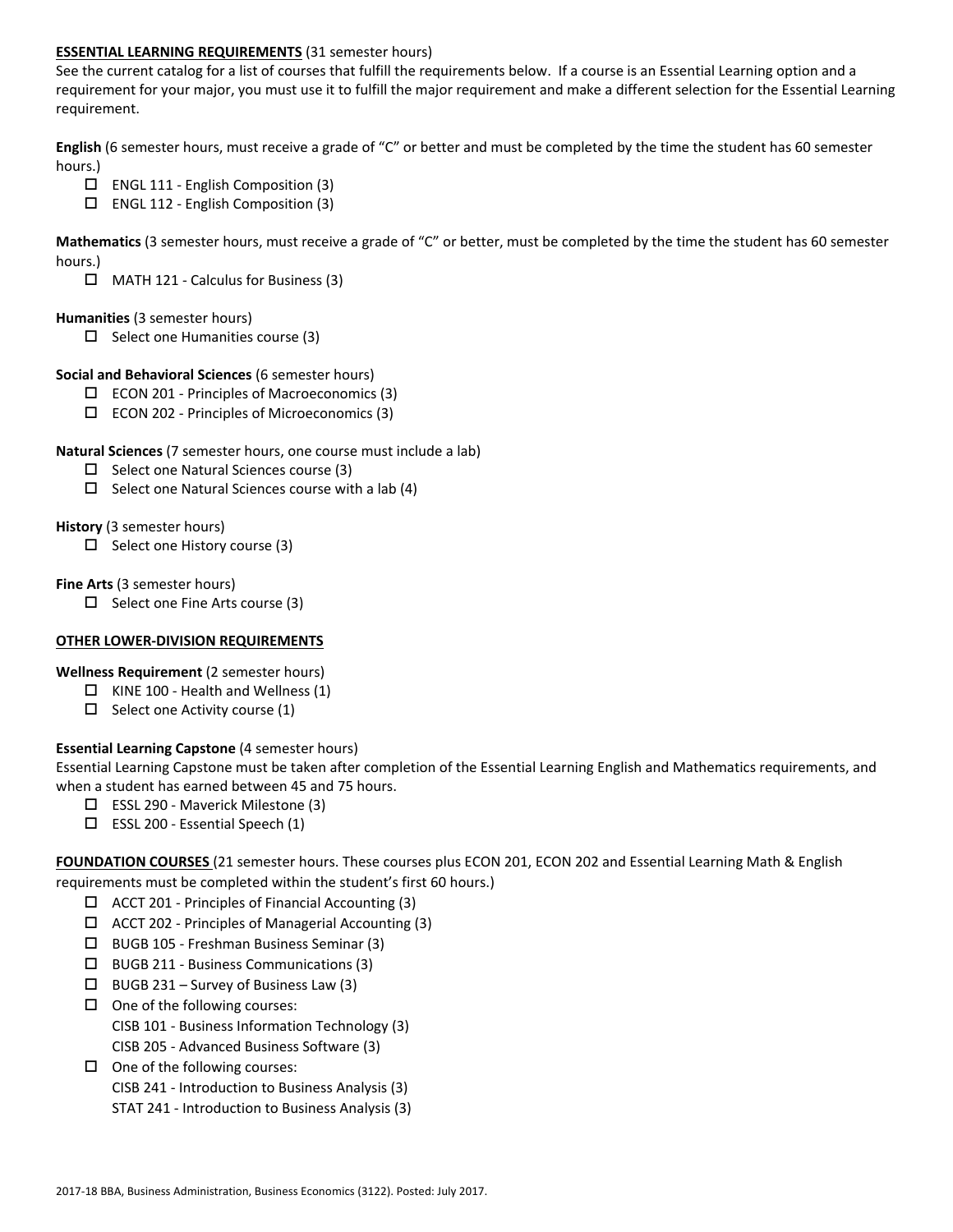#### **BBA: BUSINESS ADMINISTRATION, BUSINESS ECONOMICS REQUIREMENTS** (45 semester hours)

**Business Administration Core** (30 semester hours)

- $\Box$  BUGB 401 International Business (3)
- $\square$  CISB 210 Fundamentals of Information Technology (3)
- $\Box$  FINA 301 Managerial Finance (3)
- MANG 201 Principles of Management (3)
- MANG 301 Organizational Behavior (3)
- HRMA 371 Human Resource Management (3)
- MANG 471 Operations Management (3)
- MANG 491 Business Strategy (3)
- MARK 231 Principles of Marketing (3)
- $\Box$  One of the following courses: CISB 341 - Quantitative Decision Making (3) MANG 341 - Quantitative Decision Making (3) MARK 350 - Marketing Research (3)

**Business Economics Nucleus** (15 semester hours)

- $\square$  ECON 310 Money and Banking (3)
- $\square$  ECON 342 Intermediate Macroeconomic Theory (3)
- $\Box$  ECON 343 Intermediate Microeconomic Theory (3)
- $\square$  ECON 420 International Economics (3)
- $\Box$  One of the following courses (3)

ECON 301 - Labor Management Relations (3)

ECON 320 - History of Economic Ideas (3)

ECON 410 - Public Sector Economics (3)

**GENERAL ELECTIVES** (17 semester hours) It is strongly recommended to meet with a Business Advisor to choose electives that complement the nucleus or choose the nucleus of a second concentration. At least four hours must be upper division. Also include all college level courses appearing on your final transcript, not listed above that will bring your total semester hours to 120 hours.

| $\Box$ |  |
|--------|--|
| $\Box$ |  |
|        |  |
|        |  |
| $\Box$ |  |
|        |  |
|        |  |